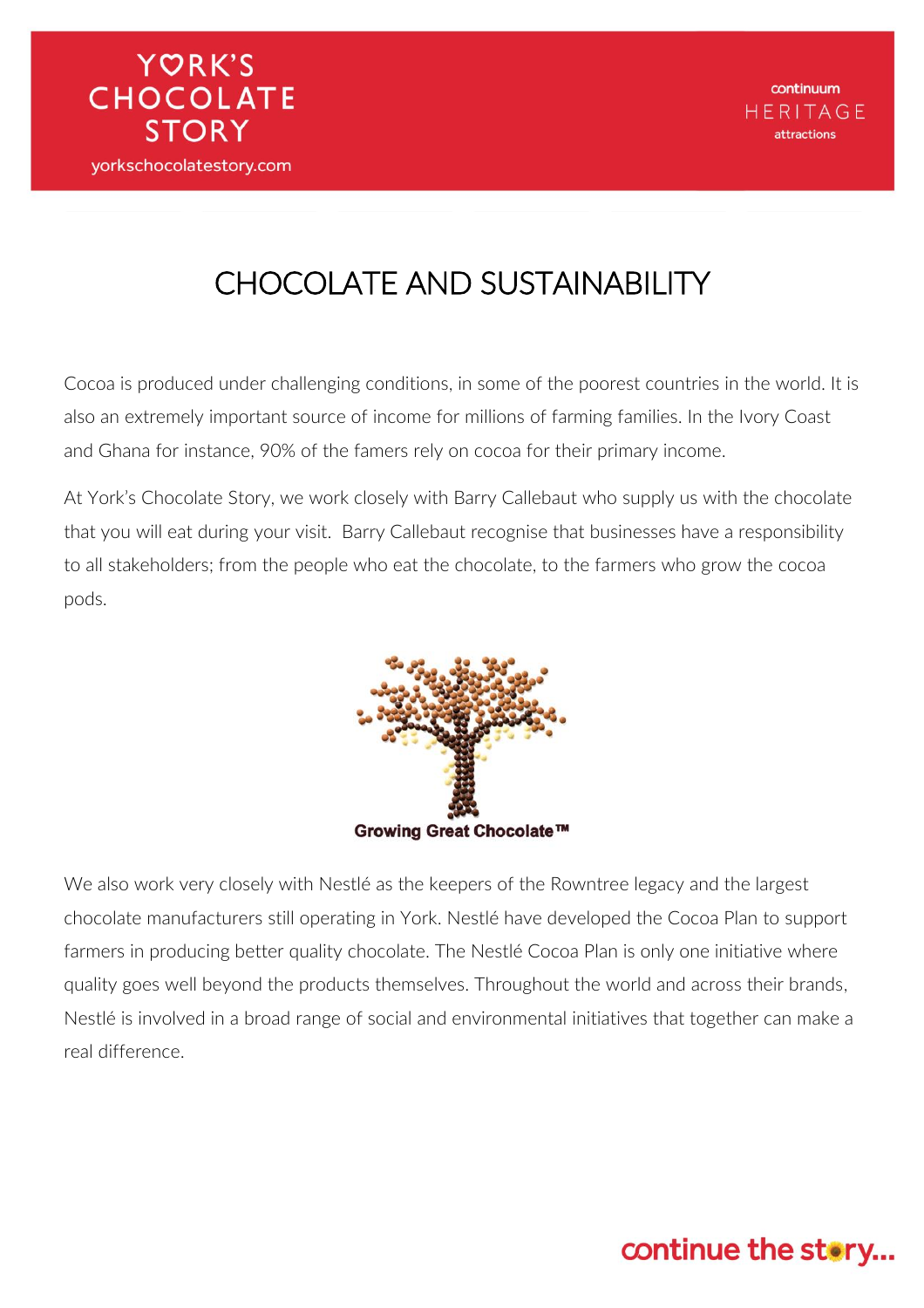## THE NESTLE COCOA PLAN

This aims to enable farmers to run profitable farms, eliminating child labour, which ensuring a sustainable supply chain for Nestlé cocoa. Along this journey, they are creating value through the supply chain – particularly for farmers and their families. It is a long term plan which aims to achieve great quality cocoa and improves the lives of those who produce it.

Nestlé's main targets are:

- Profitable Farming Nestlé are helping finance farmers field schools to improve cocoa farming practices and yields.
- Social Conditions Improving social conditions as part of Nestlé's contribution to eliminate child labour in cocoa farms and provide access to education.
- Supply Chain In developing a sustainable supply chain.

More information, including a downloadable pack can be found here: www.nestlecocoaplan.com

### continue the story...